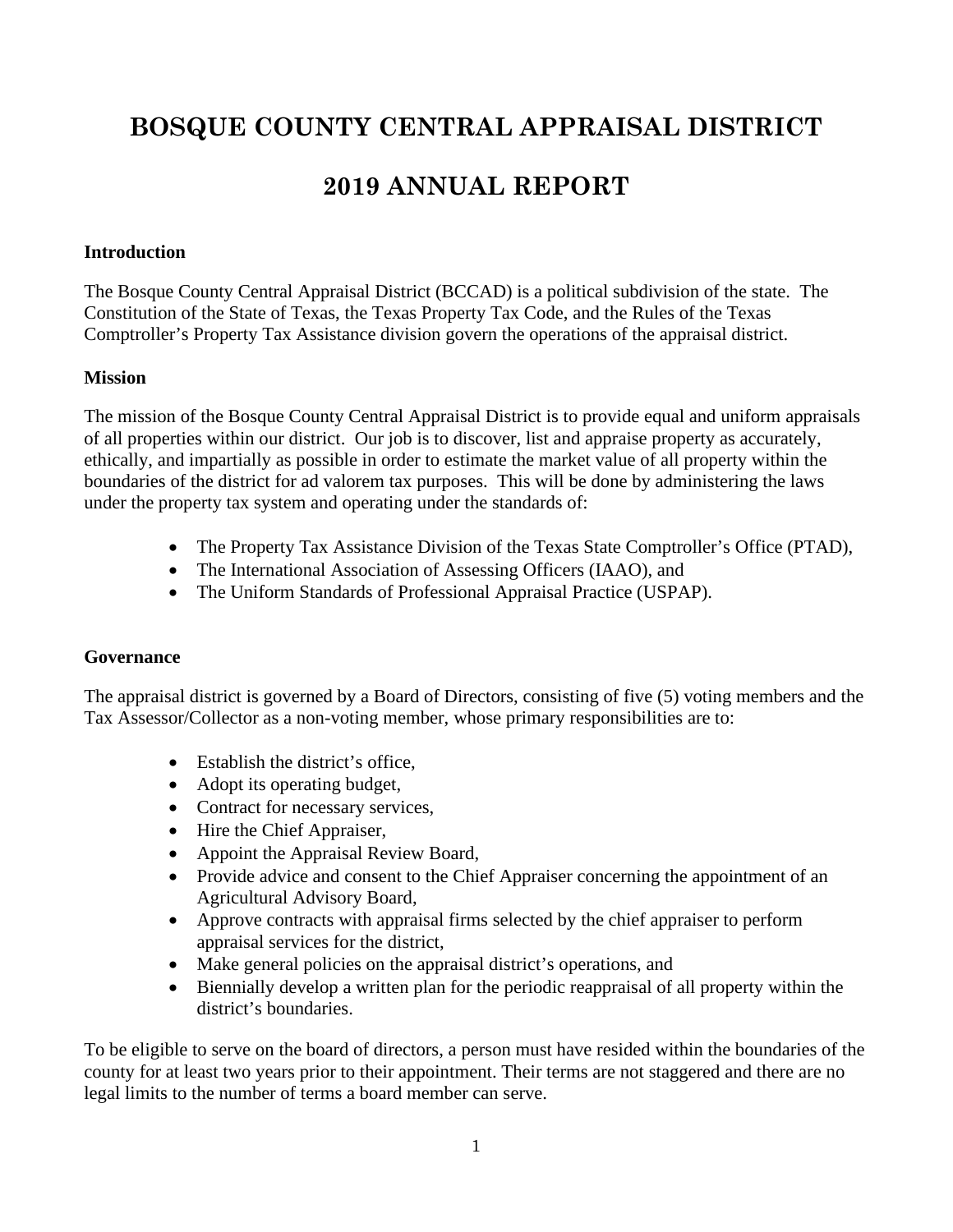The Chief Appraiser is the administrator of the appraisal district and is appointed by the board of directors. The chief appraiser must be licensed (or actively working toward licensing) as a Registered Professional Appraiser (RPA) through the Texas Department of Licensing and Regulation.

The Appraisal Review Board (ARB) members are appointed by the board of directors. They must be a resident of the district for 2 or more years. ARB members serve two-year staggered terms. They are limited to serving three consecutive two-year terms. They must attend training each year to be certified by the Texas State Comptroller's Office. Their responsibility is to settle value disputes between the taxpayer and the appraisal district. Their decisions regarding value are binding to the chief appraiser for the tax year protested.

The Agricultural Advisory Board is appointed by the Chief Appraiser, at the recommendation of the Board of Directors, to aide in determining typical practices and standards for agricultural activities in the district. There are five members appointed who serve in two year staggered terms.

# **Taxing Jurisdictions**

The Bosque County Central Appraisal District is responsible for appraising all properties inside the lines of Bosque County for each of the following taxing jurisdictions:

- Bosque County
- City of Clifton
- City of Cranfills Gap
- City of Iredell
- City of Meridian
- City of Morgan
- City of Valley Mills
- City of Walnut Springs
- China Spring ISD
- Clifton ISD
- Cranfills Gap ISD
- Hico ISD
- Iredell ISD
- Jonesboro ISD
- Kopperl ISD
- Meridian ISD
- Morgan ISD
- Valley Mills ISD
- Walnut Springs ISD
- Middle Trinity Ground Water
- Bosque County Emergency Services District #1
- Bosque County Hospital District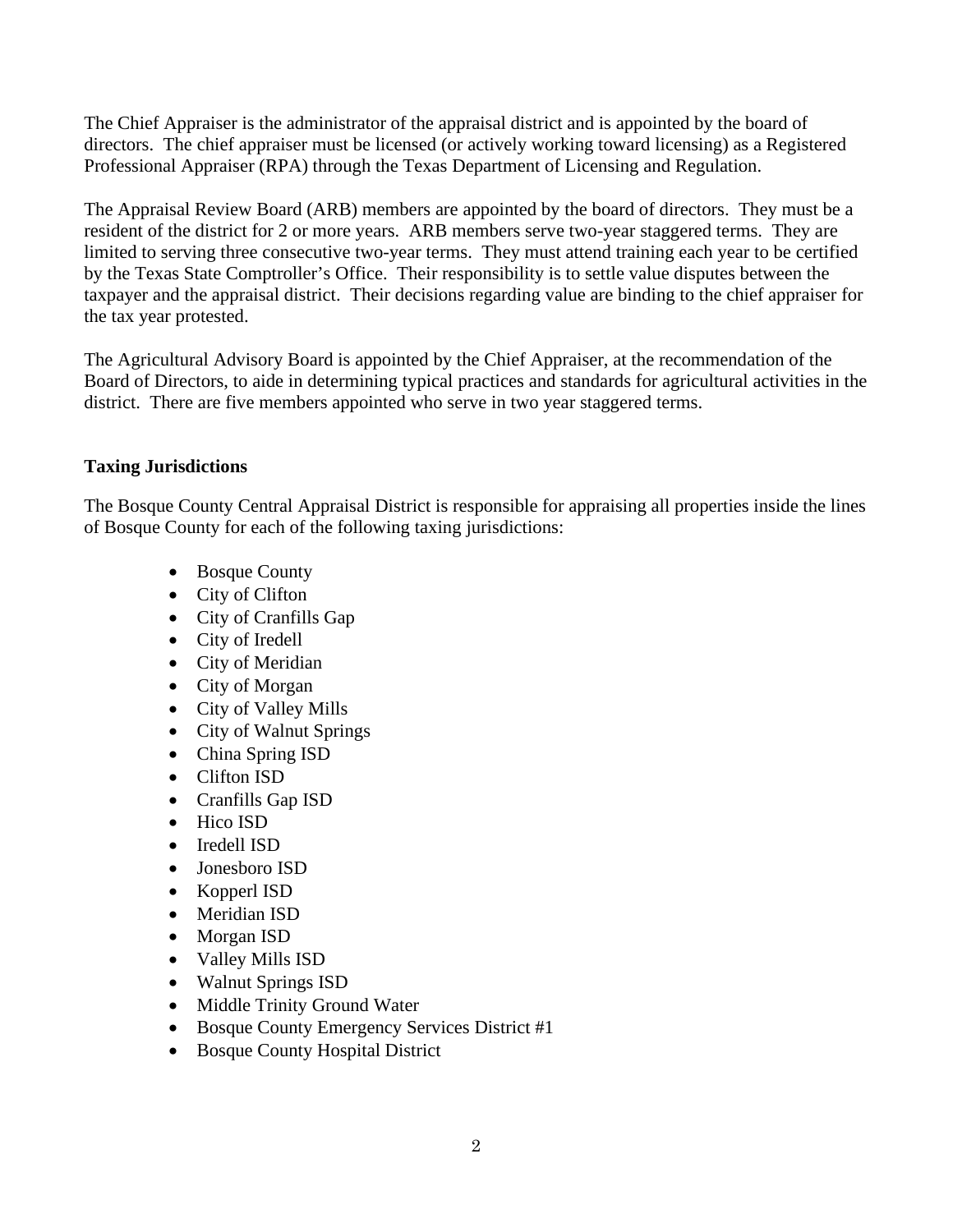#### **Property Types Appraised**

The district is comprised of some 21,503 real and personal property accounts for 2019. Residential properties, rural ranch land and utilities make up a large part of the economic wealth to the county. The following represents a summary of most property types appraised by the district in **2019**:

| <b>PTAD</b>    |                                       |                     |                     |
|----------------|---------------------------------------|---------------------|---------------------|
| Classification | <b>Property Type</b>                  | <b>Parcel Count</b> | <b>Market Value</b> |
| A              | <b>Single Family Homes</b>            | 5,629               | 436,856,883         |
| B              | <b>Multi Family Homes</b>             | 55                  | 5,251,920           |
| C              | Vacant Lots                           | 2,197               | 26,755,758          |
| D              | Qualified Open Space "Ag" Land        | 7,859               | 1,692,062,721       |
| E              | Non-Ag Land                           | 4,895               | 570,278,813         |
| F              | Commercial & Industrial Real Property | 612                 | 107,923,442         |
|                | <b>Utilities</b>                      | 319                 | 275,624,404         |
| L1             | <b>Commercial Personal Property</b>   | 1,017               | 38,909,906          |
| L2             | <b>Industrial Personal Property</b>   | 44                  | 286,031,014         |
| M              | <b>Mobile Homes</b>                   | 765                 | 11,533,944          |
| O              | <b>Inventory of Vacant Lots</b>       | 116                 | 1,745,974           |
| S              | Special Inventory                     | 9                   | 720,762             |
| X              | <b>Exempt Properties</b>              | 659                 | 194,747,814         |

#### **Property Discovery**

BCCAD seeks to discover all newly constructed or added property each year through examination of:

- City building permits,
- Filed Material/Mechanic's Liens,
- Mobile home installation reports,
- Septic tank permits,
- Electric connection reports,
- Water company new meters,
- Advertisements,
- MLS websites,
- Real Estate Ads,
- Field discovery, and
- Public "word of mouth."

#### **New Construction**

For 2019, eighty-two (82) new houses were measured, in the county, and placed on the tax roll. Many outbuildings and improvements including, but not limited to storages, garages, sheds, barns, fences, pools, concrete, and sprinklers were also added across the county.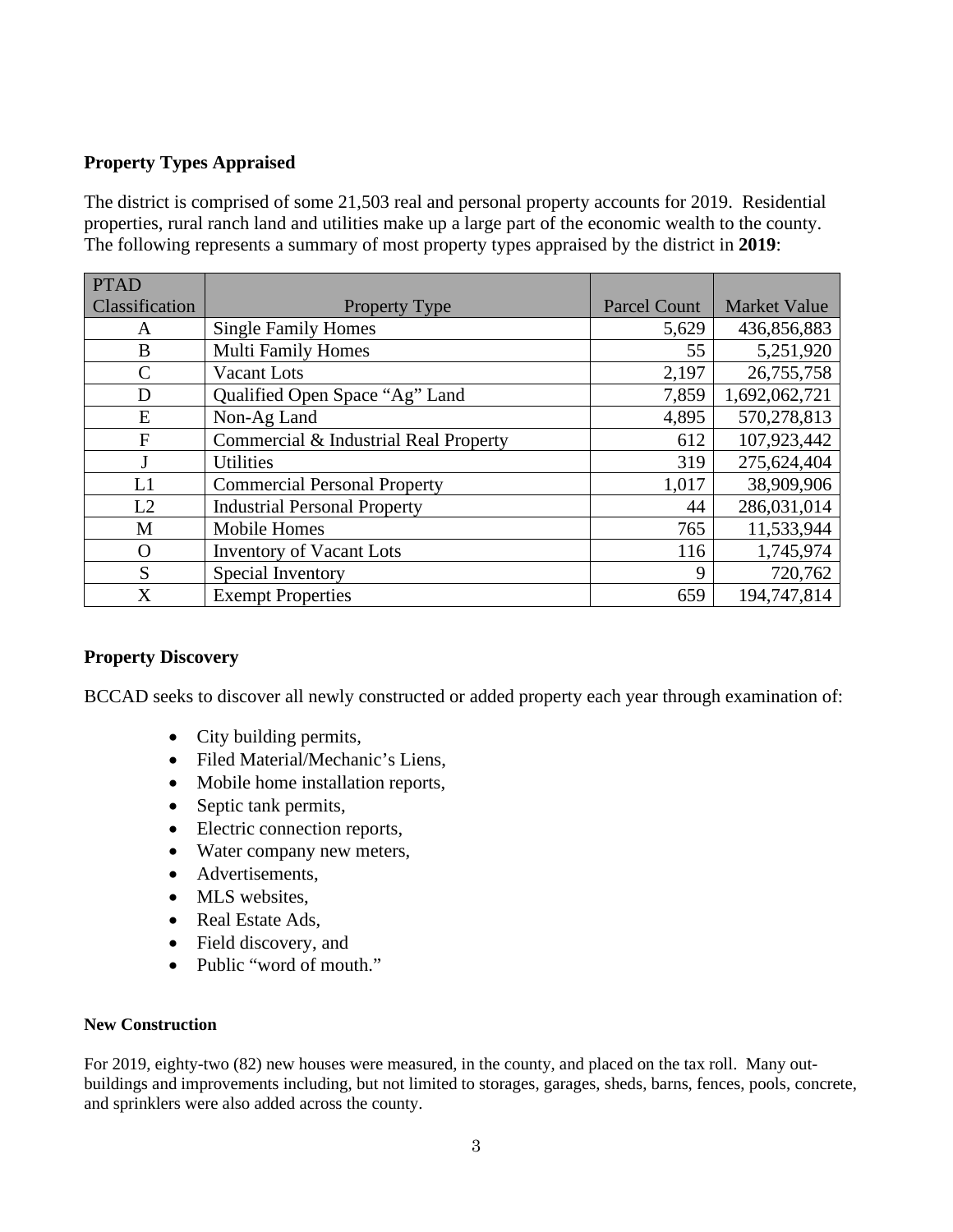# **Exemption Data**

Property owners may qualify for a variety of exemptions as provided by the Texas Constitution. Some of the most commonly occurring exemptions are described below. Other less commonly occurring exemptions are available and described in the Texas Property Tax Code, Chapter 11.

### **Residential Homestead and Over 65 Exemption**

The following chart represents partial exemption amounts available to homeowners in **2019** who qualify for this exemption on home sites with a maximum of 20 acres:

|                                          | General   | <b>Local Option</b> |                  |                   |
|------------------------------------------|-----------|---------------------|------------------|-------------------|
| Jurisdiction                             | Homestead | Homestead           | Over-65          | <b>Disability</b> |
| <b>Bosque County</b>                     |           |                     | Freeze           | Freeze            |
| City of Clifton                          |           |                     | Freeze           | Freeze            |
| City of Cranfills Gap                    |           |                     | Freeze           | Freeze            |
| City of Iredell                          |           |                     | Freeze           | Freeze            |
| City of Meridian                         |           |                     | Freeze           | Freeze            |
| City of Morgan                           |           |                     |                  |                   |
| <b>City of Valley Mills</b>              |           |                     | Freeze & \$3,000 | Freeze & \$3,000  |
| <b>City of Walnut Springs</b>            |           |                     |                  |                   |
| China Spring ISD                         | \$25,000  |                     | \$10,000         | \$10,000          |
| <b>Clifton ISD</b>                       | \$25,000  |                     | \$10,000         | \$10,000          |
| Cranfills Gap ISD                        | \$25,000  |                     | \$10,000         | \$10,000          |
| Hico ISD                                 | \$25,000  |                     | \$10,000         | \$10,000          |
| Iredell ISD                              | \$25,000  |                     | \$10,000         | \$10,000          |
| Jonesboro ISD                            | \$25,000  |                     | \$10,000         | \$10,000          |
| Kopperl ISD                              | \$25,000  |                     | \$10,000         | \$10,000          |
| Meridian ISD                             | \$25,000  |                     | \$10,000         | \$10,000          |
| Morgan ISD                               | \$25,000  |                     | \$10,000         | \$10,000          |
| <b>Valley Mills ISD</b>                  | \$25,000  |                     | \$10,000         | \$10,000          |
| <b>Walnut Springs ISD</b>                | \$25,000  |                     | \$10,000         | \$10,000          |
| Middle Trinity Ground Water              |           |                     |                  |                   |
| Bosque County Emergency Services Dist #1 |           |                     |                  |                   |
| <b>Bosque County Hospital District</b>   |           | 10%/min \$5,000     | \$10,000         | \$10,000          |

For school tax purposes, the Over 65, Disability, Surviving Spouse, and 100% Disabled Veteran Residential Homestead exemptions create a tax ceiling prohibiting increased taxes on the homestead on existing buildings. Any new areas or improvements added to the home site will cause the ceiling to be readjusted and set in the subsequent tax year.

All home owners who qualify for the residential homestead exemption are subject to the placement of a homestead cap on their qualifying property which prohibits the increase of taxable value on the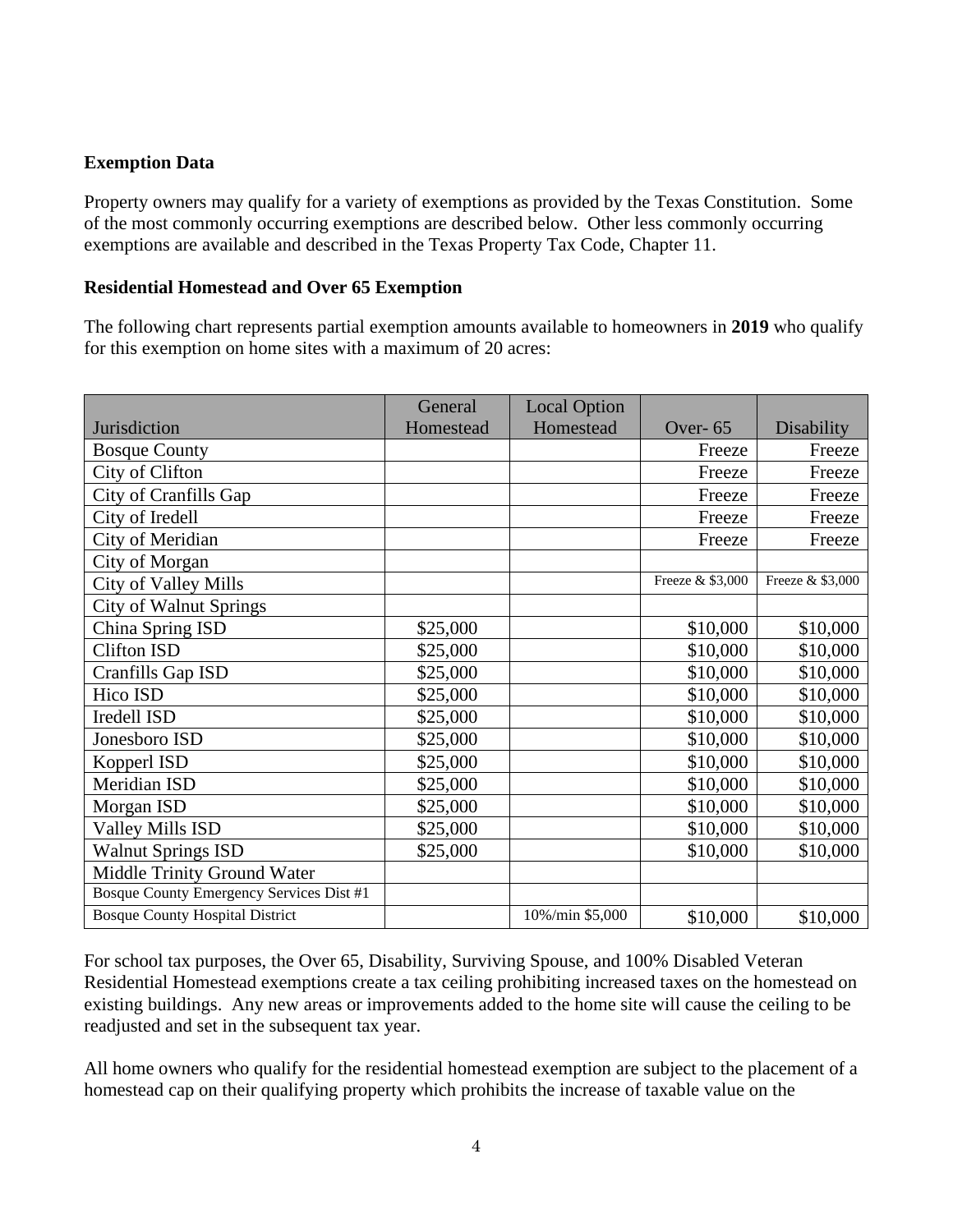homestead property to ten percent per year. However, the market value may still be reflective of the local real estate market.

# **Disabled Veterans**

In addition to the residential homestead exemption allowable to disabled veterans with a 100% service connected disability (as described above), disabled veterans are allowed a general exemption on any property the own based upon the percentage rating as determined by the Department of Veteran's Affairs. Current exemption amounts as based upon these ratings are:

| <b>Percentage Disability</b> | <b>Exemption Amount</b> |
|------------------------------|-------------------------|
| 10-29%                       | \$5,000                 |
| 30-49%                       | \$7,500                 |
| 50-69%                       | \$10,000                |
| 70-100%                      | \$12,000                |

# **Other Total Exemptions**

Some less frequently occurring exemptions are allowable and described in the Texas Property Tax Code, Chapter 11. Other commonly occurring exemptions are:

- Cemetery Exemptions,
- Religious Exemptions,
- Primarily Charitable Organizations, and
- Veteran's Organizations

# **Ratio Study Analysis**

The primary tool used to measure mass appraisal performance is the ratio study. Each year ratio studies are conducted to judge the level and uniformity of value within the district. The ratio study is performed quarterly throughout the year, including before appraisal notices are generated. The 2019 Ratio Study results are as follows:

| Total Appraisal:    | 69,273,901 | Average Cost per Sq Ft:    | 125.09  |
|---------------------|------------|----------------------------|---------|
| <b>Total Sales:</b> | 68,684,146 | Average Cost per Sq Ft:    | 124.03  |
| Arithmetic Mean:    | 1.0280     | Coefficient of Dispersion: | 10.1825 |
| Weighted Mean:      | .0086      | Coefficient of Dispersion: | 9.9869  |
| Median:             | .0014      | Coefficient of Dispersion: | 10.0312 |

Based on the Mass Appraisal Standards adopted by the International Association of Assessing Officers, IAAO, the above statistics indicate that the district's mass appraisal system is accurately and uniformly appraising property.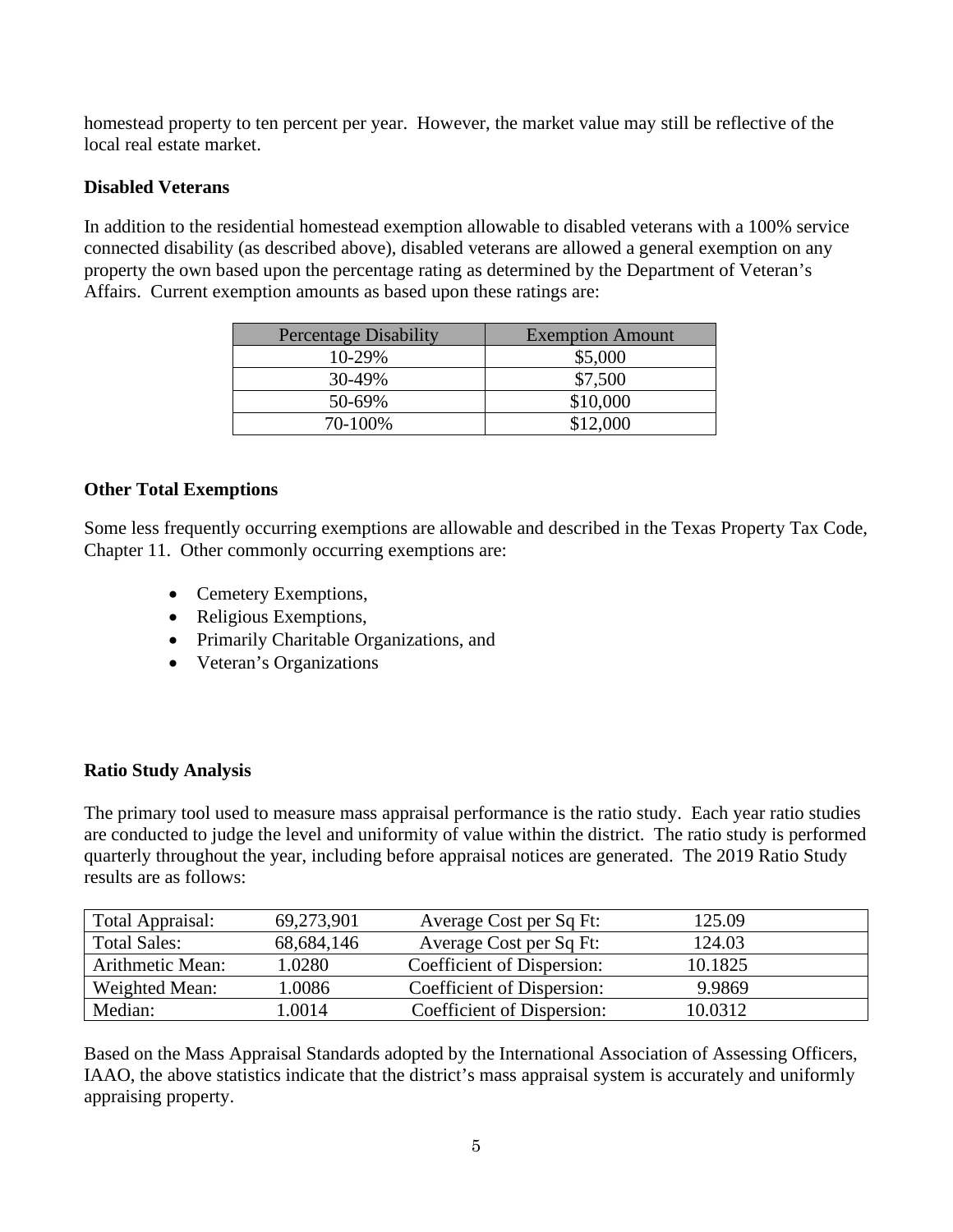#### **Notice of Appraised Value and Appeals**

State law requires the district to mail Notices of Appraised Value to property owners where:

- New property has been included for the first time on the appraisal roll,
- There has been an ownership change on the property,
- There has been an increase in value of \$1000 or more,
- The property owner filed a rendition statement of property value, or
- The property has been annexed or de-annexed to a taxing jurisdiction.

In compliance with these laws, BCCAD prepared and delivered required notices for:

- 13,515 real estate parcels,
- 1,045 business personal property parcels, and
- 265 mineral/utility/industrial parcels (Mailed by Pritchard & Abbott)

For 2019, 614 protests were filed, with 386 being settled with an informal hearing or withdrawal, and 123 protests attended a scheduled hearing before the ARB, with 96 scheduled not showing up for their hearing. Currently there are 9 pending accounts. ARB approved the records July 18, 2019.

# **Certified Values**

The Chief Appraiser certified market and taxable values to each taxing jurisdiction on July 24, 2019, summarized as follows:

| Jurisdiction                             | <b>Parcel Count</b> | <b>Market Value</b> | <b>Taxable Value</b> |
|------------------------------------------|---------------------|---------------------|----------------------|
| <b>Bosque County</b>                     | 21,503              | 3,609,533,449       | 1,741,682,759        |
| City of Clifton                          | 2,013               | 248,830,412         | 171,892,595          |
| City of Cranfills Gap                    | 257                 | 14,477,799          | 9,132,086            |
| City of Iredell                          | 338                 | 17,641,263          | 12,217,495           |
| City of Meridian                         | 947                 | 108,052,249         | 67,694,563           |
| City of Morgan                           | 452                 | 14,563,147          | 9,921,566            |
| <b>City of Valley Mills</b>              | 754                 | 56,643,414          | 50,121,744           |
| <b>City of Walnut Springs</b>            | 645                 | 29,777,387          | 21,762,660           |
| China Springs ISD                        | 314                 | 31,754,467          | 20,757,347           |
| <b>Clifton ISD</b>                       | 6,589               | 1,130,643,904       | 644,475,714          |
| Cranfills Gap ISD                        | 1,393               | 258,531,722         | 73,541,862           |
| Hico ISD                                 | 135                 | 24,840,492          | 7,528,815            |
| Iredell ISD                              | 1,687               | 358,943,605         | 110,935,516          |
| Jonesboro ISD                            | 18                  | 3,510,153           | 705,731              |
| Kopperl ISD                              | 2,373               | 365, 655, 357       | 179,611,194          |
| Meridian ISD                             | 3,113               | 530,956,158         | 209,057,324          |
| Morgan ISD                               | 1,556               | 186, 112, 858       | 70,879,395           |
| <b>Valley Mills ISD</b>                  | 2,809               | 422,925,368         | 181,791,053          |
| <b>Walnut Springs ISD</b>                | 1,515               | 285,850,492         | 112,556,615          |
| Middle Trinity Ground Water              | 21,502              | 3,599,724,576       | 1,746,184,154        |
| Bosque County Emergency Services Dist #1 | 21,502              | 3,599,724,576       | 1,746,184,154        |
| <b>Bosque County Hospital District</b>   | 21,502              | 3,599,724,576       | 1,665,412,488        |